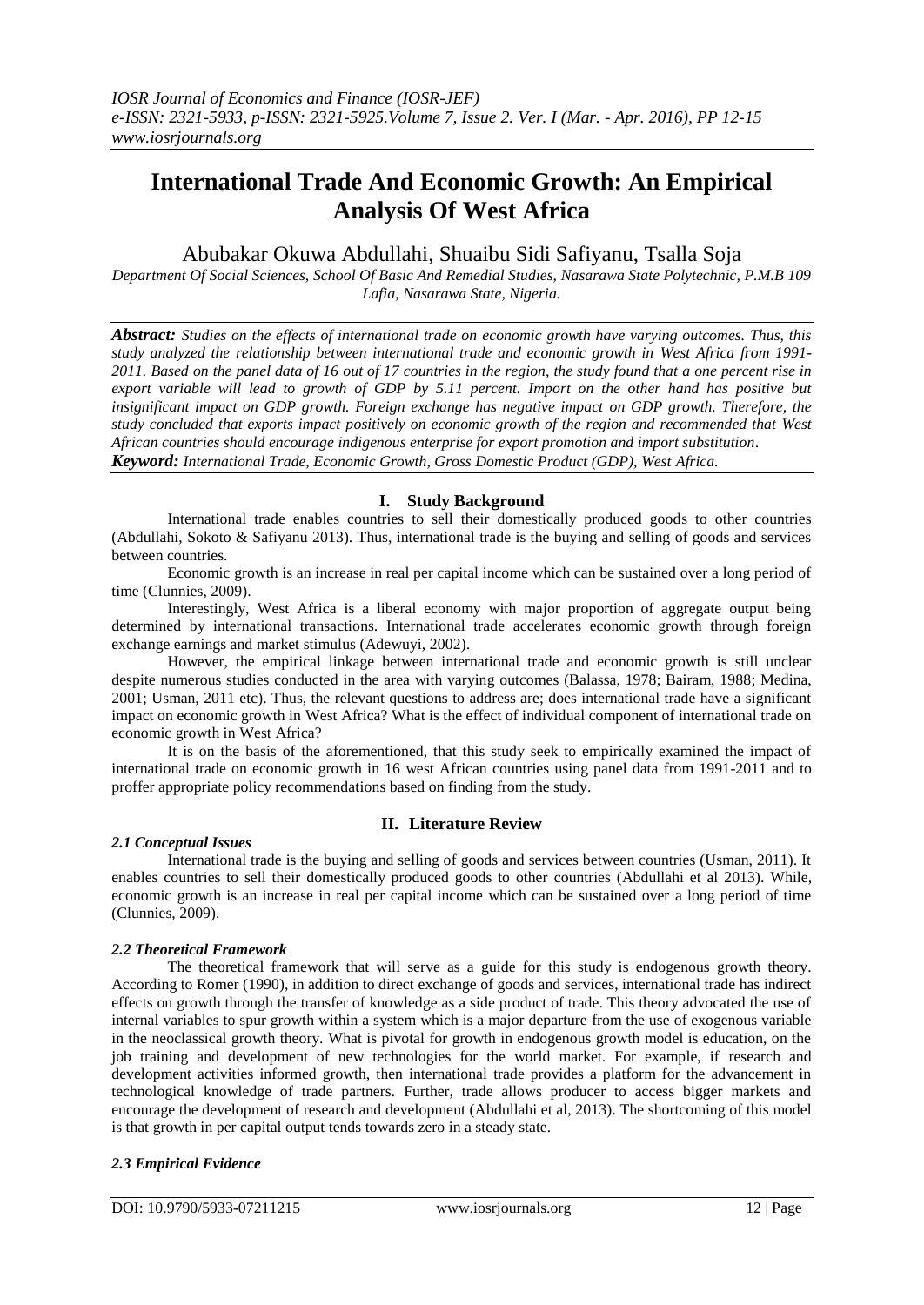Balassa (1978) studied eleven countries that have an established industrial base and discovered a positive correlation between export and growth. In the same vein, Bairam (1988) examined the model for a large sample of developed countries and conclude that the growth performance of a country is informed by the values of income elasticity of exports and imports. Massel (1972) investigated the pattern of the economic growth in selected developing countries using regression methods and observed a high degree of correlation between exports and economic growth. He suggested that countries should target 2.5% expansion in export activities in order to obtain 1% increase in performance. Michaely (1977) investigated the degree of association between the rate of growth of export and GNP and found that the correlation between rates of export growth and GNP of the economy is strong particularly for countries with successful growth experiences. Perraton (1990) estimated the model for 59 developing countries from 1970-1984 and found that the model provides a good fit for significant proportion of the sampled countries. His suggestion also concord with Bairam (1988) that the growth performance of countries depends on income elasticity of both exports and imports.

Wah (2004) reported that for the past four decades (1961-2000), the Malaysian economy grew at a significant average rate of 6.8% per annum. The rapid growth was partly informed by the success in the export oriented Industrialization policy. Edwards (1998) after due consideration to the roles of all other factors including capital accumulation, growth in labour force as well as the differences in level of technology, explained that countries with higher degrees of restrictions, on the average tend to grow at a much low pace than countries with higher trade protections.

In a related study, Sachs and Warner (1997) estimated a model of African countries and reported that trade restrictions impact negatively on growth. They concluded that lack of openness was responsible for the dismal economic growth performance in sub-Saharan African. Krueger (1997) in a study of 10 countries from 1954-1974 using a single non–linear regression equation for each of the chosen countries, he found exports and GNP to be highly correlated. Frankel and Romer (1999) extended the study to include 150 countries, in the 1985, and concluded that trade raise income level by spurring the accumulation of physical and human capital and by increasing capital-output ratio. A large number of studies used trade shares in GDP and found a positive and strong relationship with growth (Harrison, 1996).

Most of earlier studies showed evidence of positive impact of exports and growth which was used to support the export led growth hypothesis, this is evident for cross section study because recent evidence on time series study cast doubts on the positive effects of exports on growth in the long run (Medina, 2001). Oviemuno (2007) viewed international trade as a catalyst to growth in developing countries using Nigeria (1960-2003) a case study. He used export, import, inflation and exchange rate and found that Nigeria's export value and inflation rate do not act as catalyst for growth in Nigeria. Usman (2011) further used OLS techniques to examine the performance evaluation of foreign trade and economic growth in Nigeria. He found that export, import and exchange rate all have negative impact on real output.

## **III. Methodology**

### *3.1 Method of Data Analysis*

In analyzing the panel data set obtained from World Bank and African Development Bank from 2011- 2010, we use STATA 10.0 version of econometric software. Accordingly, the result of Hausman test is the basis for selecting the appropriate model which could be fixed effect model or random effect model (Gujarati and Sajeetha, 2007). If the null hypothesis is rejected, we can conclude that there is correlation and therefore a panel model of fixed effect is the most appropriate way of carrying out the analysis of the relationship between international trade and economic growth and the converse it true.

### *3.2 Model Specification*

In analyzing the relationship between international trade and economic growth, we specify a mathematical multiple regression model. The model is thus; Economic Growth =  $\beta$ o +  $\beta$ 1exp +  $\beta$ 2imp +  $\beta$ 3exr +  $\mu$ Where: Economic Growth  $=$  GDP growth  $exp = Export$ imp= Import exr = Exchange Rate  $\mu$  = Error Term  $βo = Intercept$  $β1 = Coefficient of Expert$ β2 = Coefficient of Import  $β3 = Coefficient of Exchange Rate$ 

The above model implies that GDP growth is a function of exp, imp and exr.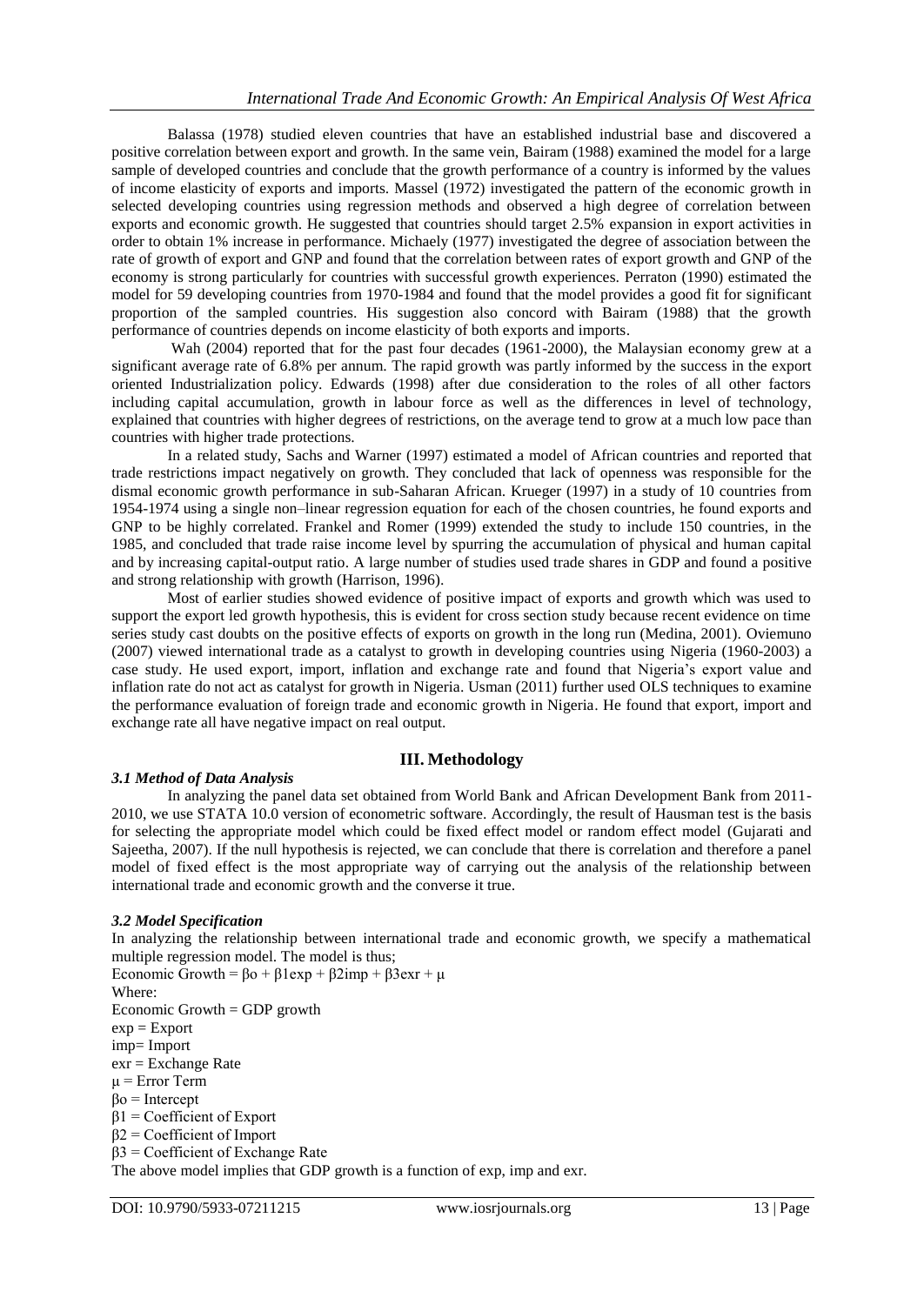|                      |                       | Table1. Panel Regression Result for West Africa GDP is the dependent variable |
|----------------------|-----------------------|-------------------------------------------------------------------------------|
| Variables            | <b>RE</b> Regression  | FE Regression                                                                 |
| Intercept            | 344.1073(3.25) ***    | 377.0544(5.92) ***                                                            |
| Export               | $5.106061(2.96)$ ***  | $5.052326(2.86)$ ***                                                          |
| Import               | 0.4115808(0.32)       | 0.2310013(0.18)                                                               |
| <b>Exchange Rate</b> | $-0.0442693(-1.69)$ * | $-0.411977(-1.53)$                                                            |
| $\mathbb{R}^2$       | 0.0409                | 0.0409                                                                        |
| Е                    | $10.92**$             | $3.20**$                                                                      |

*3.3 Model Estimation and Interpretation of Result*

Significant at 1%(\*\*\*), 5%(\*\*), 10%(\*). Source: STATA 10.0 output

The appropriate model of estimation is random effect model which follow the acceptance of null hypothesis and rejection of alternative hypothesis. The estimated model is thus:

GDP growth =  $3.44.1073 + 5.106061$  exp +  $0.4115808$  imp -  $0.0442693$  exp

$$
(3.25) \t(2.96) \t(0.32) \t(-1.69)
$$

The above results show that a one percent increase in export variable will lead to 5.11 percent increase in GDP growth. This implies that export leads to growth in West Africa. Import on the other hand has positive but statistically insignificant influence on GDP growth. While exchange rate has negative but statistically significant influence on GDP growth at ten percent level of significant. The model is adequate because the F statistic is statistically significant.

### **IV. Discussion Of Results**

The result of this study that export has positive influence on GDP growth (our proxy for economic growth) in West Africa conform with a priori expectation and other studies such as Balassa, (1978) Massel (1972), Michaely (1977), Wah (2004) and Krueger (1997). The positive and statistically significant impact of export on economic growth is not unconnected to the success in the exports oriented industrialization policy. On the other hand, our finding in respect to export does not concur with the result of Medina (2001), Oviemuno (2007) and Usman (2011) who reported that exports does not act as an engine of economic growth.The study also found that import does not spur GDP growth in West Africa. Finally foreign exchange is as well found to have negative effect on GDP growth but statistically significant at 10% in West Africa.

### **V. Conclusions And Recommendations**

Based on the findings of this study, we conclude that international trade has positive influence on economic growth in West Africa. Specifically, it is only export that has positive significant impact relative to import and exchange rates. This supports the export-led growth hypothesis.

Therefore, West African countries should pursue export promotion and import substitution with the sincerity of purpose. Also, the deregulated exchange rate regime should be guarded and placed in perspective which will improve the value of local currency relative to other currencies.

### **References**

- [1]. Abdullahi, Y.Z., Sokoto, A.A & Safiyanu, S.S. (2013), Analysis of the relationship between foreign trade and economic growth in Africa, *Economic and Financial Review*, 3(03): 01-10, ISSN: 2047-0401, Retrieved from http://www.businessjournalz.org/efr
- [2]. Adewuyi, A. (2002), Balance of payment constraints and growth rate differences under alternative policy regimes, *National Institute of Social and Economic Research (NISER) Monograph Series* No. 10 Ibadan, Nigeria.
- [3]. Africa Development Bank (2012), *Selected statistics on African countries*, Published by the Statistics Division of ADB, Tunis, Tunisis
- [4]. Bairam, A. (1988), Balance of payments, the Harrods foreign trade multiplier and economic growth; *the European and North American Experience*, 1970-1985 Applied Economics, December
- [5]. Balssa, B. (1978), Exports and economic growth, further evidence, *Journal of Development Economics*, 5(2): 181-189
- [6]. Clunnies, R. (2009), *Development economics*, London McGraw Hills
- [7]. Edwards, S. (1998), Openness, productivity and growth, what do we really know? *Economic Journal*, 108(1): 383-398.
- [8]. Frankel, J. and Romer, D. (1999), Does trade causes growth? *American Economic Review*, 89(3): 379-399
- [9]. Gujarati and Sajeetha (2007), *Basic Econometrics*, New Delhi, Tata McGrew-Hill Publishing Company Limited [10]. Harrison, A. (1996), Openness and growth: a time series cross sectional analysis for developing countries, *Journal of Development* 
	- *Economics*, 48: 419-447.
- [11]. Krueger, A.O. (1997), Trade policy and economic development: how we learn, *American Economic Review*, 87(1): 1-21. [12]. Massel, E. (1972), Foreign exchange and economic development: An empirical study of selected Latin American countries, *Review of Economics and Statistics*: 208-212
- [13]. Medina, E.J. (2001), Is export-led hypothesis valid for developing countries? *A case study of Costa Rica*
- [14]. Michealy, M. (1977), Exports and economic growth: An empirical investigation, *Journal of Development Economics*; 4(1): 49-54.
- [15]. Oviemuno, K. (2007), International trade as an engine of growth in developing countries, a case study of Nigeria (1980-2003). *Journal of Economics Perspective*, 12(4): 45-62